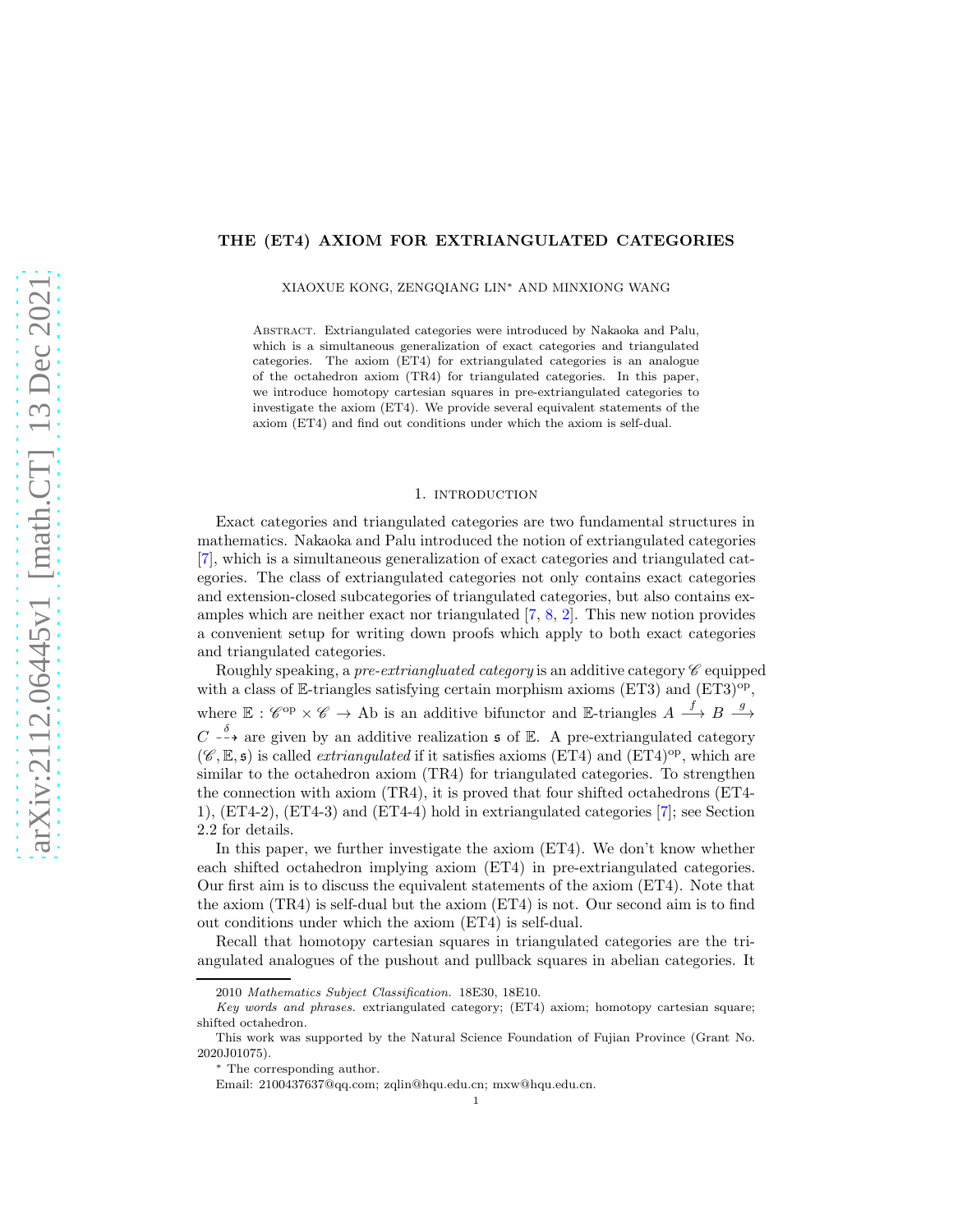is well-known that the axiom (TR4) is equivalent to the homotopy cartesian axiom  $[6, 4]$  $[6, 4]$ . In this paper we introduce the notion of homotopy cartesian squares and propose a new shifted octahedron (ET4-5) in extriangulated categories, which provides a useful method to achieve our two goals. We have the following main results.

**Theorem 1.1.** Let  $(\mathscr{C}, \mathbb{E}, \mathfrak{s})$  be a pre-extriangulated category. Then (ET4-1), (ET4-2) and (ET4-5) are equivalent and self-dual.

**Theorem 1.2.** Let  $(\mathscr{C}, \mathbb{E}, \mathfrak{s})$  be a pre-extriangulated category. Then the following statements are equivalent :

- (a)  $\mathscr C$  satisfies (ET4).
- (b)  $\mathscr C$  satisfies (ET4-1) and (ET0).
- (c)  $\mathscr C$  satisfies (ET4-2) and (ET0).
- (d)  $\mathscr C$  satisfies (ET4-3) and (ET0).
- (e)  $\mathscr C$  satisfies (ET4-5) and (ET0).

Recall that the first morphism in an E-triangle is called an *inflation*. We say  $\mathscr C$ satisfies (ET0) if a composition of two inflations is also an inflation.

**Theorem 1.3.** Let  $(\mathscr{C}, \mathbb{E}, \mathfrak{s})$  be a pre-extriangulated category. If  $\mathscr{C}$  satisfies (ET0) and  $(ET0)^{op}$ , then  $(ET4)$ ,  $(ET4-1)$ ,  $(ET4-2)$ ,  $(ET4-3)$ ,  $(ET4-4)$  and  $(ET4-5)$  are equivalent and self-dual.

The remaining part of this paper is organized as follows. In Section 2, we make some preliminaries on extriangulated categories. In Section 3, we introduce homotopy cartesian squares in pre-extriangulated categories and prove our main results.

## 2. Preliminaries

In this section, we first collect some definitions and facts on extriangulated categories, then provide several shifted octahedrons. The basic reference is [\[7\]](#page-12-0).

2.1. Definitions and facts on extriangulated categories. Let  $\mathscr C$  be an additive category equipped with a biadditive functor  $\mathbb{E}: \mathscr{C}^{op} \times \mathscr{C} \to$  Ab, where Ab is the category of abelian groups. For any objects  $A, C \in \mathscr{C}$ , an element  $\delta \in \mathbb{E}(C, A)$  is called an E-extension. For any  $a \in \mathscr{C}(A, A')$  and  $c \in \mathscr{C}(C, C')$ , we denote by  $a_*\delta$  the E-extension  $\mathbb{E}(C, a)(\delta) \in \mathbb{E}(C, A')$  and by  $c^* \delta$  the E-extension  $\mathbb{E}(c, A)(\delta) \in \mathbb{E}(C', A)$ . The zero element  $0 \in \mathbb{E}(C, A)$  is called the *split* E-extension. Let  $\delta \in \mathbb{E}(C, A)$  and  $\delta' \in \mathbb{E}(C', A')$ . A morphism  $(a, c) : \delta \to \delta'$  of E-extensions is a pair of morphisms  $a \in \mathscr{C}(A, A')$  and  $c \in \mathscr{C}(C, C')$  such that  $a_*\delta = c^*\delta'$ . We denote by  $\delta \oplus \delta' \in$  $\mathbb{E}(C \oplus C', A \oplus A')$  the element corresponding to  $(\delta, 0, 0, \delta')$  through the following isomorphism

 $\mathbb{E}(C \oplus C', A \oplus A') \cong \mathbb{E}(C, A) \oplus \mathbb{E}(C, A') \oplus \mathbb{E}(C', A) \oplus \mathbb{E}(C', A').$ 

Let  $A, C \in \mathscr{C}$  be any pair of objects. Two sequences of morphisms  $A \stackrel{x}{\longrightarrow} B \stackrel{y}{\longrightarrow}$ C and  $A \xrightarrow{x'} B' \xrightarrow{y'} C$  are said to be *equivalent* if there exists an isomorphism  $b \in \mathscr{C}(B, B')$  such that the following diagram

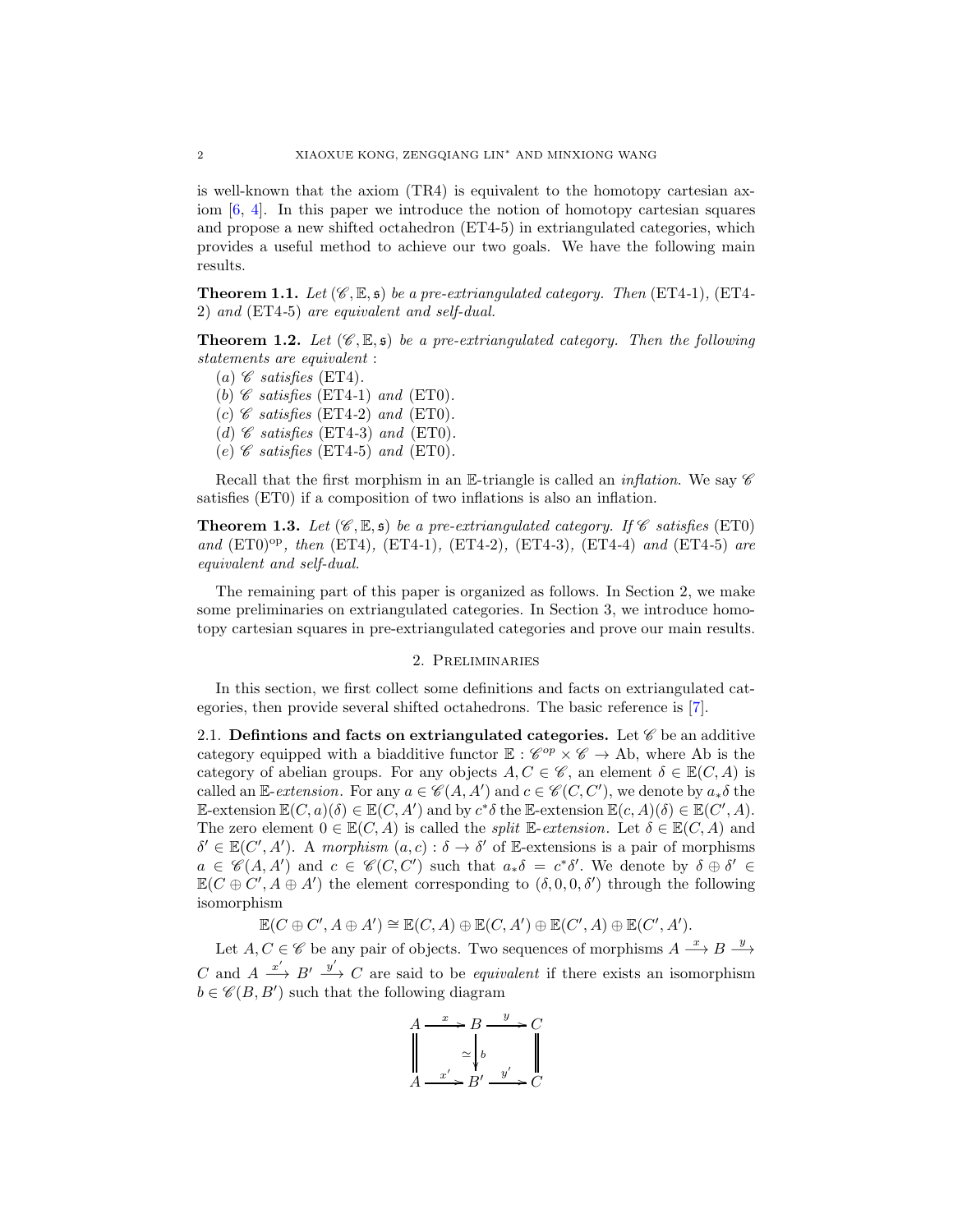is commutative. We denote the equivalence class of  $A \stackrel{x}{\longrightarrow} B \stackrel{y}{\longrightarrow} C$  by  $[A \stackrel{x}{\longrightarrow} A]$  $B \stackrel{y}{\longrightarrow} C$ . For any  $A, C \in \mathscr{C}$ , we denote as

$$
0 = [A \xrightarrow{\begin{pmatrix} 1 \\ 0 \end{pmatrix}} A \oplus C \xrightarrow{\begin{pmatrix} 0,1 \\ \longrightarrow \end{pmatrix}} C].
$$

For any  $[A \xrightarrow{x} B \xrightarrow{y} C]$  and  $[A' \xrightarrow{x'} B' \xrightarrow{y'} C']$ , we denote as

$$
[A \oplus A' \xrightarrow{x \oplus x'} B \oplus B' \xrightarrow{y \oplus y'} C \oplus C'] = [A \xrightarrow{x} B \xrightarrow{y} C] \oplus [A' \xrightarrow{x'} B' \xrightarrow{y'} C'].
$$

**Definition 2.1.** ([\[7,](#page-12-0) Definitions 2.9]) Let  $\boldsymbol{\epsilon}$  be a correspondence which associates an equivalence class  $\mathfrak{s}(\delta) = [A \stackrel{x}{\longrightarrow} B \stackrel{y}{\longrightarrow} C]$  to any E-extension  $\delta \in \mathbb{E}(C, A)$ . If  $\mathfrak{s}(\delta) = [A \xrightarrow{x} B \xrightarrow{y} C],$  then we say the sequence  $A \xrightarrow{x} B \xrightarrow{y} C$  realizes  $\delta$ . This  $\mathfrak s$  is called a *realization* of  $\mathbb E$ , if it satisfies the following condition:

Let  $(a, c) : \delta \to \delta'$  be a morphism of E-triangles,  $\mathfrak{s}(\delta) = [A \xrightarrow{x} B \xrightarrow{y} C]$  and  $\mathfrak{s}(\delta') = [A' \xrightarrow{x'} B' \xrightarrow{y'} C']$ . Then there exists a morphism  $b \in \mathscr{C}(B, B')$  which makes the following diagram commutative.

$$
A \xrightarrow{x} B \xrightarrow{y} C
$$
  
\n
$$
\downarrow a
$$
  
\n
$$
A' \xrightarrow{x'} B' \xrightarrow{y'} C'
$$

In the above situation, we say that the triplet  $(a, b, c)$  realizes  $(a, c)$ .

**Definition 2.2.** ([\[7,](#page-12-0) Defintion 2.10]) A realization  $\mathfrak{s}$  of  $\mathbb{E}$  is called *additive* if it satisfies the following conditions.

(1) For any objects  $A, C \in \mathscr{C}$ , the split E-extension  $0 \in E(C, A)$  satisfies  $\mathfrak{s}(0) = 0$ . (2) For any E-extensions  $\delta \in \mathbb{E}(C, A)$  and  $\delta' \in \mathbb{E}(C', A')$ , we have  $\mathfrak{s}(\delta \oplus \delta') =$  $\mathfrak{s}(\delta) \oplus \mathfrak{s}(\delta').$ 

Let **s** be an additive realization of E. A sequence  $A \xrightarrow{x} B \xrightarrow{y} C$  is called a conflation if realizes some E-extension  $\delta \in \mathbb{E}(C, A)$ . In this case, x is called an *inflation*, y is called a *deflation* and  $A \xrightarrow{x} B \xrightarrow{y} C \xrightarrow{\delta}$  is called an E-triangle.

Let  $A \xrightarrow{x} B \xrightarrow{y} C \xrightarrow{-\delta}$  and  $A' \xrightarrow{x'} B' \xrightarrow{y'} C' \xrightarrow{-\delta}$  be E-triangles. If  $(a, c) : \delta \rightarrow$ δ' is a morphism of E-triangles and  $(a, b, c)$  realizes  $(a, c)$ , then we write it as

$$
A \xrightarrow{x} B \xrightarrow{y} C - \xrightarrow{\delta} \rightarrow
$$
  
\n
$$
a \downarrow \qquad b \downarrow \qquad c \downarrow
$$
  
\n
$$
A' \xrightarrow{x'} B' \xrightarrow{y'} C' - \xrightarrow{\delta'} \rightarrow
$$

and call  $(a, b, c)$  a morphism of E-triangles.

**Definition 2.3.** ([\[7,](#page-12-0) Definition 2.12]) Let  $\mathscr C$  be an additive category. A triplet  $(\mathscr{C}, \mathbb{E}, \mathfrak{s})$  is called a *pre-extriangulated category* if it satisfies the following conditions.

 $(ET1) \mathbb{E} : \mathscr{C}^{op} \times \mathscr{C} \to Ab$  is an additive bifunctor.

 $(ET2)$  s is an additive realization of  $\mathbb{E}$ .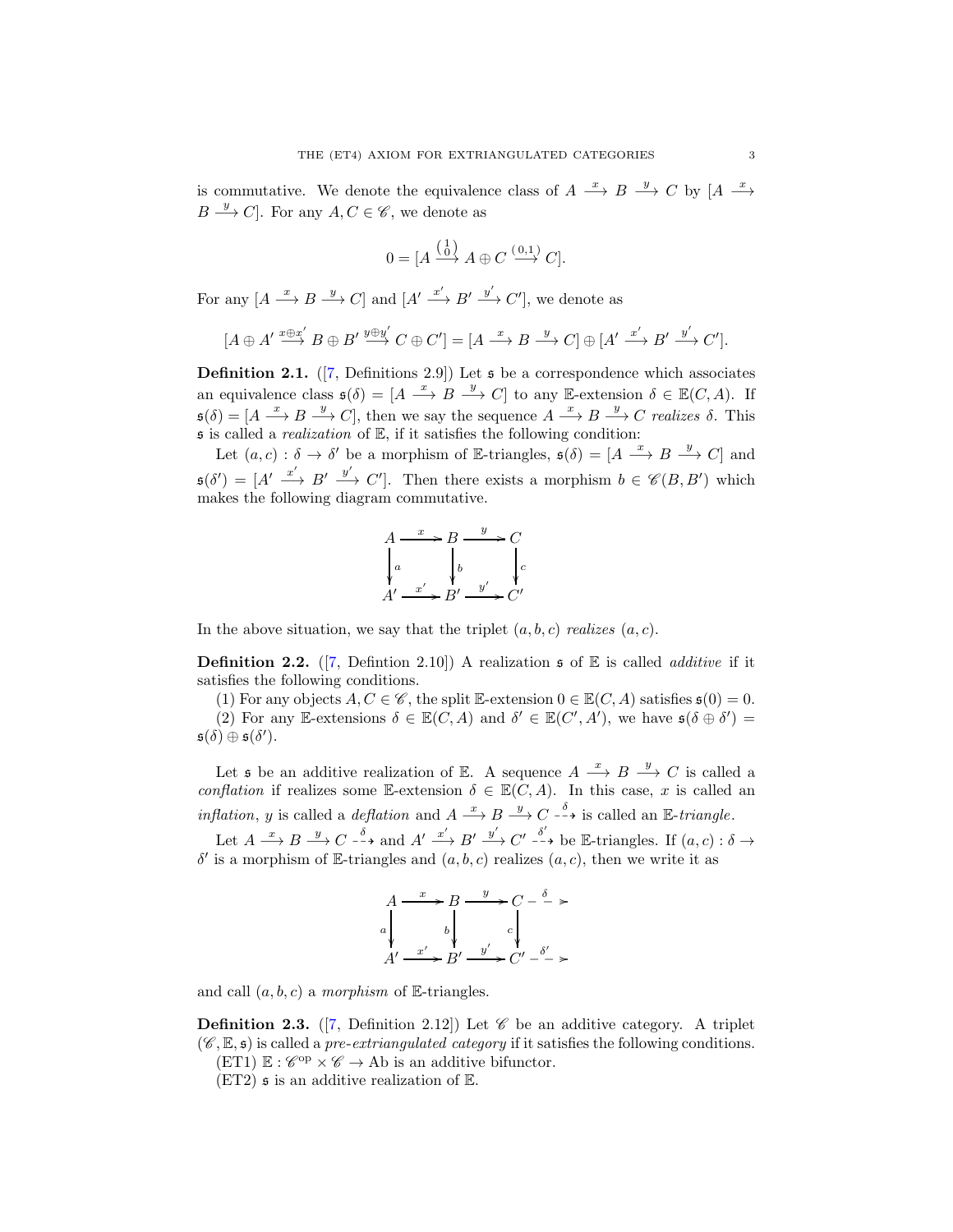(ET3) Each commutative diagram



whose rows are E-triangles can be completed to a morphism of E-triangles.

(ET3)op Each commutative diagram

$$
A \xrightarrow{x} B \xrightarrow{y} C - \xrightarrow{\delta} \rightarrow
$$
  

$$
b \downarrow c \downarrow
$$
  

$$
A' \xrightarrow{x'} B' \xrightarrow{y'} C' - \xrightarrow{\delta'} \rightarrow
$$

whose rows are E-triangles can be completed to a morphism of E-triangles.

If the triplet  $(\mathscr{C}, \mathbb{E}, \mathfrak{s})$  moreover satisfies the following axioms, then it is called an extriangulated category:

(ET4) Let  $A \xrightarrow{f} B \xrightarrow{f'} D \xrightarrow{-\delta}$  and  $B \xrightarrow{g} C \xrightarrow{g'} F \xrightarrow{-\delta}$  be E-triangles. There exists a commutative diagram

$$
A \xrightarrow{f} B \xrightarrow{f'} D - \xrightarrow{\delta} \rightarrow
$$
  
\n
$$
\parallel \qquad \qquad \downarrow g \qquad \qquad \downarrow d
$$
  
\n
$$
A - \xrightarrow{h} \searrow C - \xrightarrow{h'} \searrow E - \xrightarrow{\delta''} \searrow
$$
  
\n
$$
\downarrow g' \qquad \qquad \downarrow e
$$
  
\n
$$
\downarrow F \xrightarrow{\qquad \qquad \downarrow F \qquad \qquad \downarrow F \qquad \qquad \downarrow f'_{*} \delta'
$$
  
\n
$$
\vee \qquad \qquad \vee \qquad \vee \qquad \vee \qquad \vee \qquad \vee \qquad \vee \qquad \vee \qquad \vee \qquad \vee \qquad \vee \qquad \vee \qquad \vee \qquad \vee \qquad \vee \qquad \vee \qquad \vee \qquad \vee \qquad \vee \qquad \vee \qquad \vee \qquad \vee \qquad \vee \qquad \vee \qquad \vee \qquad \vee \qquad \vee \qquad \vee \qquad \vee \qquad \vee \qquad \vee \qquad \vee \qquad \vee \qquad \vee \qquad \vee \qquad \vee \qquad \vee \qquad \vee \qquad \vee \qquad \vee \qquad \vee \qquad \vee \qquad \vee \qquad \vee \qquad \vee \qquad \vee \qquad \vee \qquad \vee \qquad \vee \qquad \vee \qquad \vee \qquad \vee \qquad \vee \qquad \vee \qquad \vee \qquad \vee \qquad \vee \qquad \vee \qquad \vee \qquad \vee \qquad \vee \qquad \vee \qquad \vee \qquad \vee \qquad \vee \qquad \vee \qquad \vee \qquad \vee \qquad \vee \qquad \vee \qquad \vee \qquad \vee \qquad \vee \qquad \vee \qquad \vee \qquad \vee \qquad \vee \qquad \vee \qquad \vee \qquad \vee \qquad \vee \qquad \vee \qquad \vee \qquad \vee \qquad \vee \qquad \vee \qquad \vee \qquad \vee \qquad \vee \qquad \vee \qquad \vee \qquad \vee \qquad \vee \qquad \vee \
$$

such that the second row and the third column are E-triangles, moreover,  $d^*\delta'' = \delta$ and  $f_*\delta'' = e^*\delta'.$ 

 $(FT4)^{op}$  Let  $D \xrightarrow{f'} A \xrightarrow{f} B \xrightarrow{-\delta}$  and  $F \xrightarrow{g'} B \xrightarrow{g} C \xrightarrow{\delta'}$  be E-triangles. Then there exists a commutative diagram



such that the first row and the second column are E-triangles, moreover,  $\delta' = e_*\delta''$ and  $d_*\delta = g^*\delta''$ .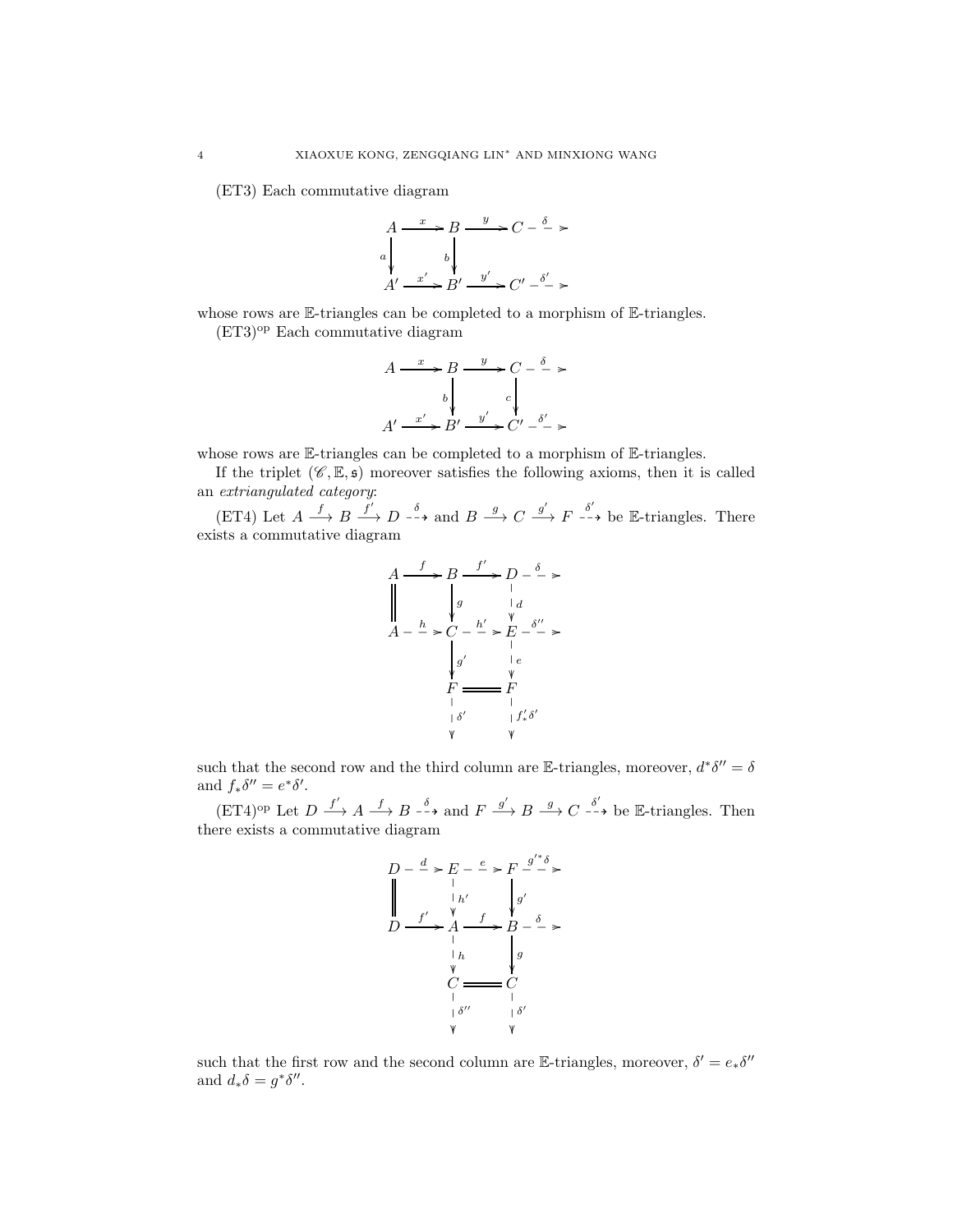<span id="page-4-0"></span>**Lemma 2.4.** ([\[7,](#page-12-0) Proposition 3.3]) Let  $(\mathscr{C}, \mathbb{E}, \mathfrak{s})$  be a pre-extriangulated category. Then for any E-triangle  $A \stackrel{x}{\longrightarrow} B \stackrel{y}{\longrightarrow} C \stackrel{\delta}{\longrightarrow}$ , the following sequences are exact:

$$
\mathscr{C}(C,-) \to \mathscr{C}(B,-) \to \mathscr{C}(A,-) \to \mathbb{E}(C,-) \to \mathbb{E}(B,-),
$$
  

$$
\mathscr{C}(-,A) \to \mathscr{C}(-,B) \to \mathscr{C}(-,C) \to \mathbb{E}(-,A) \to \mathbb{E}(-,B).
$$

<span id="page-4-1"></span>**Lemma 2.5.** ([\[7,](#page-12-0) Corollary 3.5]) Let  $(\mathscr{C}, \mathbb{E}, \mathfrak{s})$  be a pre-extriangulated category. Assume that the following

$$
A \xrightarrow{x} B \xrightarrow{y} C - \xrightarrow{\delta} \rightarrow
$$
  
\n
$$
a \downarrow \qquad b \downarrow \qquad c \downarrow
$$
  
\n
$$
A' \xrightarrow{x'} B' \xrightarrow{y'} C' - \xrightarrow{\delta'} \rightarrow
$$

is a morphism of E-triangles. Then the following statements are equivalent.

- $(1)$  a factors through x.
- (2)  $a_*\delta = c^*\delta' = 0.$
- $(3)$  c factors through  $y'$ .

<span id="page-4-3"></span>**Lemma 2.6.** ([\[7,](#page-12-0) Corollary 3.6]) Let  $(\mathscr{C}, \mathbb{E}, \mathfrak{s})$  be a pre-extriangulated category. Assume that  $(a, b, c)$  is a morphism of  $\mathbb{E}$ -triangles. If two of a, b and c are isomorphisms, then so is the third.

<span id="page-4-5"></span>**Lemma 2.7.** ([\[7,](#page-12-0) Proposition 3.7]) Let  $(\mathscr{C}, \mathbb{E}, \mathfrak{s})$  be a pre-extriangulated category. Assume that  $A \stackrel{x}{\longrightarrow} B \stackrel{y}{\longrightarrow} C \stackrel{\delta}{\dashrightarrow}$  is an E-triangle. If  $a \in \mathscr{C}(A, A')$  and  $c \in \mathscr{C}(C', C)$ are isomorphisms, then  $A' \stackrel{xa^{-1}}{\longrightarrow} B \stackrel{c^{-1}y}{\longrightarrow} C' \stackrel{a_*c^*\delta}{\longrightarrow}$  is also an E-triangle.

2.2. Shifted octahedrons. Axiom (ET4) is an analogue of the octahedron axiom (TR4) for triangulated categories. For later use, we collect the shifted octahedrons in extriangulated categories from [\[7,](#page-12-0) [5\]](#page-12-5).

<span id="page-4-4"></span>**Lemma 2.8.** ([\[7,](#page-12-0) Proposition 3.15]) Let  $(\mathscr{C}, \mathbb{E}, \mathfrak{s})$  be a pre-extriangulated category. If  $\mathscr C$  satisfies (ET4), then  $\mathscr C$  satisfies (ET4-1):

Let  $A_1 \xrightarrow{x_1} B_1 \xrightarrow{y_1} C \xrightarrow{\delta_1}$  and  $A_2 \xrightarrow{x_2} B_2 \xrightarrow{y_2} C \xrightarrow{\delta_2}$  be E-triangles. Then there is a commutative diagram

$$
A_2 \longrightarrow A_2
$$
\n
$$
A_1 \longrightarrow \begin{array}{c} \n\mid m_2 \\
\mid m_2\n\end{array}\n\qquad\n\begin{array}{c}\n\mid x_2 \\
\downarrow x_2\n\end{array}
$$
\n
$$
A_1 \longrightarrow \begin{array}{c} \n\mid x_1 \\
\mid e_2 \\
\mid e_2\n\end{array}\n\qquad\n\begin{array}{c}\n\mid y_2 \\
\mid y_2\n\end{array}\n\qquad\n\begin{array}{c}\n\mid y_2 \\
\downarrow y_2\n\end{array}\n\qquad\n\begin{array}{c}\n\downarrow x_1 \\
\mid y_2\n\end{array}\n\qquad\n\begin{array}{c}\n\downarrow y_1 \\
\downarrow y_2\n\end{array}\n\qquad\n\begin{array}{c}\n\downarrow y_1 \\
\downarrow y_2\n\end{array}\n\qquad\n\begin{array}{c}\n\downarrow y_1 \\
\downarrow y_2\n\end{array}\n\qquad\n\begin{array}{c}\n\downarrow y_1 \\
\downarrow y_2\n\end{array}
$$

whose second row and second column are  $\mathbb{E}\text{-triangles such that } m_{1*}\delta_1 + m_{2*}\delta_2 = 0.$ 

<span id="page-4-2"></span>**Lemma 2.9.** ([\[5,](#page-12-5) Proposition 1.20]) Let  $(\mathscr{C}, \mathbb{E}, \mathfrak{s})$  be a pre-extriangulated category. If  $\mathscr C$  satisfies (ET4-1), then  $\mathscr C$  satisfies (ET4-2):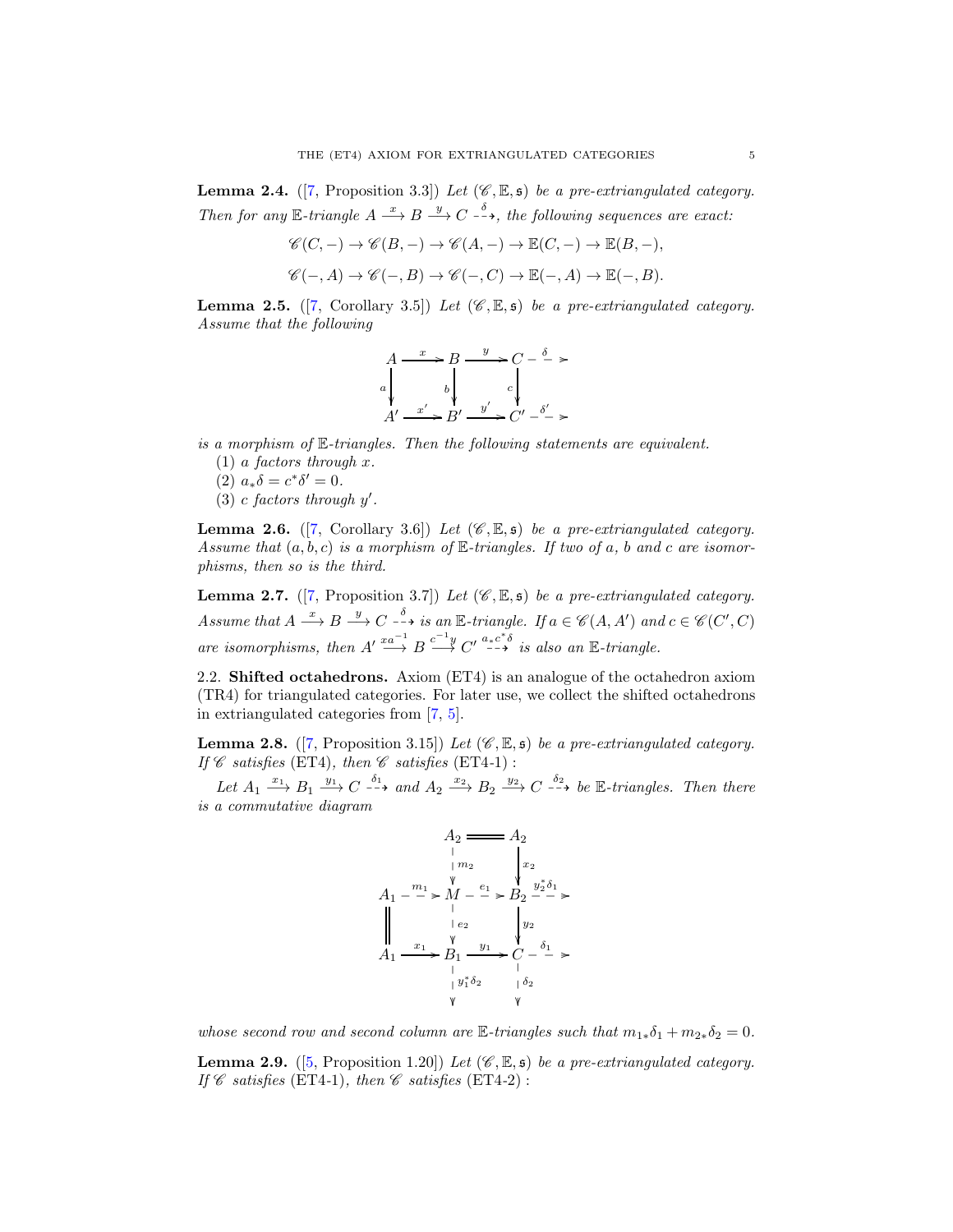Let  $A \stackrel{x}{\longrightarrow} B \stackrel{y}{\longrightarrow} C \stackrel{\delta}{\longrightarrow} be$  an E-triangle,  $f : A \rightarrow D$  be a morphism, and  $D \stackrel{d}{\longrightarrow} E \stackrel{e}{\longrightarrow} C \stackrel{f_*\delta}{\longrightarrow} be$  an E-triangle realizing  $f_*\delta$ . Then there is a morphism  $g : B \to E$  such that the following diagram

$$
A \xrightarrow{a} B \xrightarrow{y} C - \xrightarrow{\delta} \ast
$$
  

$$
f \downarrow g \downarrow \qquad g \downarrow
$$
  

$$
D \xrightarrow{d} E \xrightarrow{e} C - \xrightarrow{f \ast \delta} \ast
$$

is a morphism of  $\mathbb{E}$ -triangles such that  $A \stackrel{(-f)}{\longrightarrow} D \oplus B \stackrel{(d,g)}{\longrightarrow} E \stackrel{e^*\delta}{\longrightarrow}$  is an  $\mathbb{E}$ -triangle.

**Lemma 2.10.** ([\[7,](#page-12-0) Lemma 3.14]) Let  $(\mathscr{C}, \mathbb{E}, \mathfrak{s})$  be a pre-extriangulated category. If  $\mathscr C$  satisfies (ET4), then  $\mathscr C$  satisfies (ET4-3):

Let  $A \xrightarrow{f} B \xrightarrow{f'} D \xrightarrow{-\rightarrow} B \xrightarrow{g} C \xrightarrow{g'} F \xrightarrow{-\rightarrow} and A \xrightarrow{h} C \xrightarrow{h_0} E_0 \xrightarrow{\delta_h}$ be E-triangles satisfying  $h = gf$ . Then there are morphisms  $d_0 : D \to E_0$  and  $e_0: E_0 \to F$  such that the following



is a commutative diagram whose third column is an E-triangle, moreover,  $d_0^*(\delta_h) =$  $\delta_f$  and  $f_*\delta_h = e_0^*(\delta_g)$ .

<span id="page-5-0"></span>**Lemma 2.11.** ([\[7,](#page-12-0) Proposition 3.17]) Let  $(\mathscr{C}, \mathbb{E}, \mathfrak{s})$  be an extriangulated category. Then  $\mathscr C$  satisfies (ET4-4):

Let  $D \xrightarrow{f} A \xrightarrow{f'} C \xrightarrow{-\rightarrow} A \xrightarrow{g} B \xrightarrow{g'} F \xrightarrow{-\rightarrow} and E \xrightarrow{h} B \xrightarrow{h'} C \xrightarrow{-\rightarrow} be \mathbb{E}$ triangles satisfying  $h'g = f'$ . Then there is an E-triangle  $D \stackrel{d}{\longrightarrow} E \stackrel{e}{\longrightarrow} F \stackrel{\theta}{\longrightarrow} such$ that the following diagram



is commutative and satisfies the following three conditions. (1)  $d_*(\delta_f) = \delta_h$ ,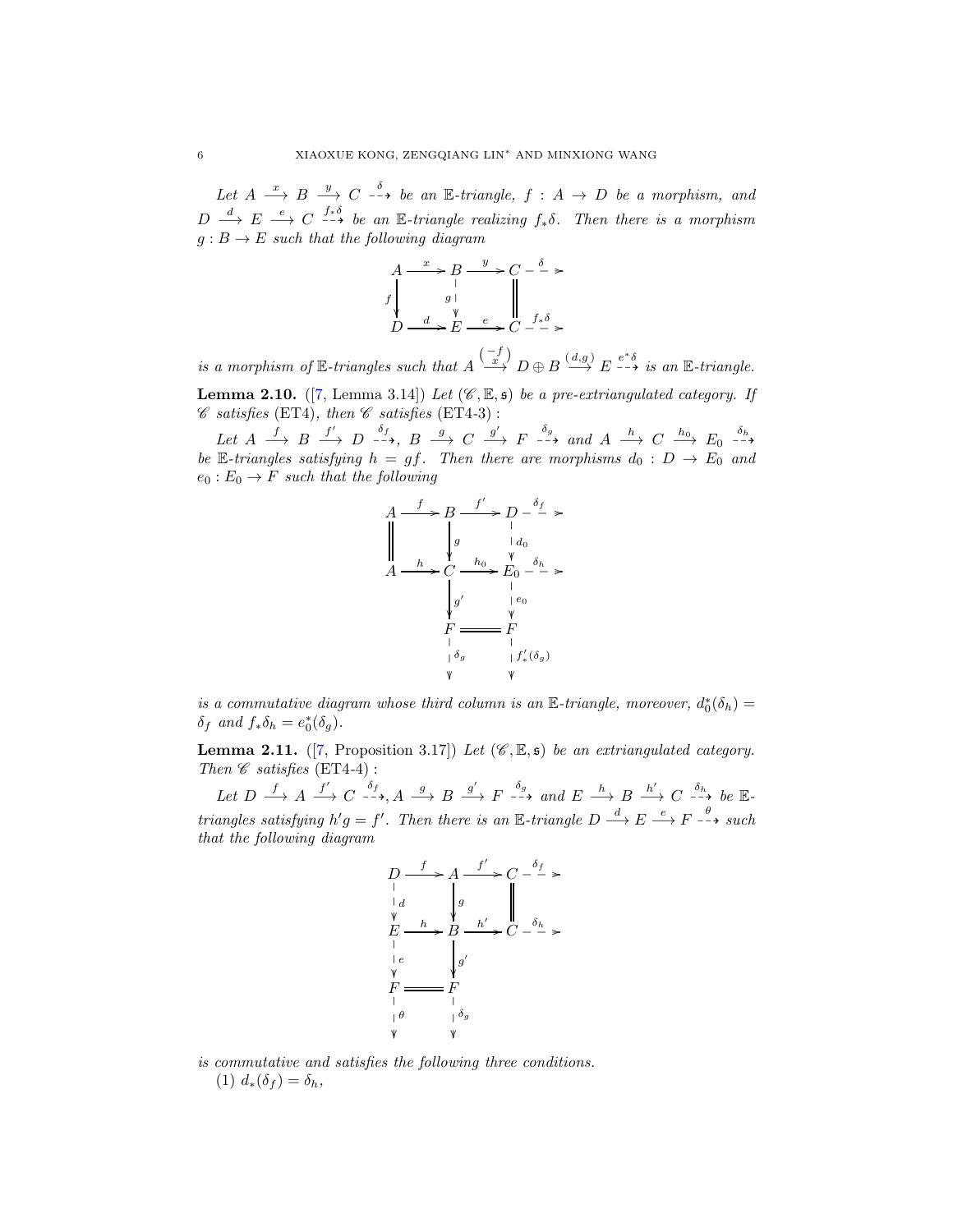(2) 
$$
f_*(\theta) = \delta_g
$$
,  
(3)  $g'^*(\theta) + h'^*(\delta_f) = 0$ .

We remark that the proof of Lemma  $2.11$  uses both (ET4) and (ET4)<sup>op</sup>.

### 3. Main results

. In this section we introduce the definition of homotopy cartesian squares in preextriangulated categories and provide some equivalent statements of axiom (ET4).

Definition 3.1. The following commutative square

$$
A \xrightarrow{x} B
$$
  
\n
$$
\downarrow f
$$
  
\n
$$
\downarrow g
$$
  
\n
$$
C \xrightarrow{y} D
$$

in a pre-extriangulated category  $(\mathscr{C}, \mathbb{E}, \mathfrak{s})$  is called *homotopy cartesian* if the sequence  $A \stackrel{(-f)}{\longrightarrow} C \oplus B \stackrel{(y,g)}{\longrightarrow} D \stackrel{\partial}{\longrightarrow}$  is an E-triangle, where  $\partial$  is called a *differential*. Remark 3.2. We restate (ET4-2) in the language of homotopy cartesian squares: Let  $A \stackrel{x}{\longrightarrow} B \stackrel{y}{\longrightarrow} C \stackrel{\delta}{\longrightarrow}$  be an E-triangle,  $f : A \rightarrow D$  be a morphism, and

 $D \stackrel{d}{\longrightarrow} E \stackrel{e}{\longrightarrow} C \stackrel{f_*\delta}{\longrightarrow}$  be an E-triangle realizing  $f_*\delta$ . Then there is a morphism  $g: B \to E$  which gives a morphism of E-triangles

$$
A \xrightarrow{x} B \xrightarrow{y} C - \xrightarrow{\delta} \ast
$$
  

$$
f \downarrow g \downarrow \qquad g \downarrow
$$
  

$$
D \xrightarrow{d} E \xrightarrow{e} C - \xrightarrow{f_* \delta} \ast
$$

and moreover, the leftmost square is homotopy catesian where  $e^*\delta$  is the differential.

<span id="page-6-0"></span>**Theorem 3.3.** Let  $(\mathscr{C}, \mathbb{E}, \mathfrak{s})$  be a pre-extriangulated category. Then  $\mathscr{C}$  satisfies (ET4-2) if and only if  $\mathscr C$  satisfies (ET4-5):

Let  $A_1 \stackrel{x_1}{\longrightarrow} B_1 \stackrel{y_1}{\longrightarrow} C \stackrel{\delta}{\longrightarrow} and A_2 \stackrel{x_2}{\longrightarrow} B_2 \stackrel{y_2}{\longrightarrow} C \stackrel{\delta'}{\longrightarrow} be \mathbb{E}$ -triangles, and  $g : B_1 \rightarrow B_2$  be a morphism such that  $y_2g = y_1$ . Then there is a morphism  $f: A_1 \rightarrow A_2$  which gives a morphism of E-triangles

$$
A_1 \xrightarrow{x_1} B_1 \xrightarrow{y_1} C - \xrightarrow{\delta} >
$$
  
\n $f \downarrow$  g  
\n $A_2 \xrightarrow{x_2} B_2 \xrightarrow{y_2} C - \xrightarrow{\delta'}$ 

and moreover, the leftmost square is homotopy cartesian where  $y_2^* \delta$  is the differential.

*Proof.* (ET4-2)  $\Rightarrow$  (ET4-5). By (ET3)<sup>op</sup>, there exists a morphism  $f_1: A_1 \rightarrow A_2$ which gives a morphism of  $E$ -triangles

$$
A_1 \xrightarrow{x_1} B_1 \xrightarrow{y_1} C - \xrightarrow{\delta} >
$$
  
\n $f_1 \downarrow$   $g \downarrow$   $\downarrow$   $\downarrow$   $\downarrow$   $\downarrow$   $\downarrow$   $\downarrow$   $\downarrow$   $\downarrow$   $\downarrow$   $\downarrow$   $\downarrow$   $\downarrow$   $\downarrow$   $\downarrow$   $\downarrow$   $\downarrow$   $\downarrow$   $\downarrow$   $\downarrow$   $\downarrow$   $\downarrow$   $\downarrow$   $\downarrow$   $\downarrow$   $\downarrow$   $\downarrow$   $\downarrow$   $\downarrow$   $\downarrow$   $\downarrow$   $\downarrow$   $\downarrow$   $\downarrow$   $\downarrow$   $\downarrow$   $\downarrow$   $\downarrow$   $\downarrow$   $\downarrow$   $\downarrow$   $\downarrow$   $\downarrow$   $\downarrow$   $\downarrow$   $\downarrow$   $\downarrow$   $\downarrow$   $\downarrow$   $\downarrow$   $\downarrow$   $\downarrow$   $\downarrow$   $\downarrow$   $\downarrow$   $\downarrow$   $\downarrow$   $\downarrow$   $\downarrow$   $\downarrow$   $\downarrow$   $\downarrow$   $\downarrow$   $\downarrow$   $\downarrow$   $\downarrow$   $\downarrow$   $\downarrow$   $\downarrow$   $\downarrow$   $\downarrow$   $\downarrow$   $\downarrow$   $\downarrow$   $\downarrow$   $\downarrow$   $\downarrow$   $\downarrow$   $\downarrow$   $\downarrow$   $\downarrow$   $\downarrow$   $\downarrow$   $\downarrow$   $\downarrow$   $\downarrow$   $\downarrow$   $\downarrow$   $\downarrow$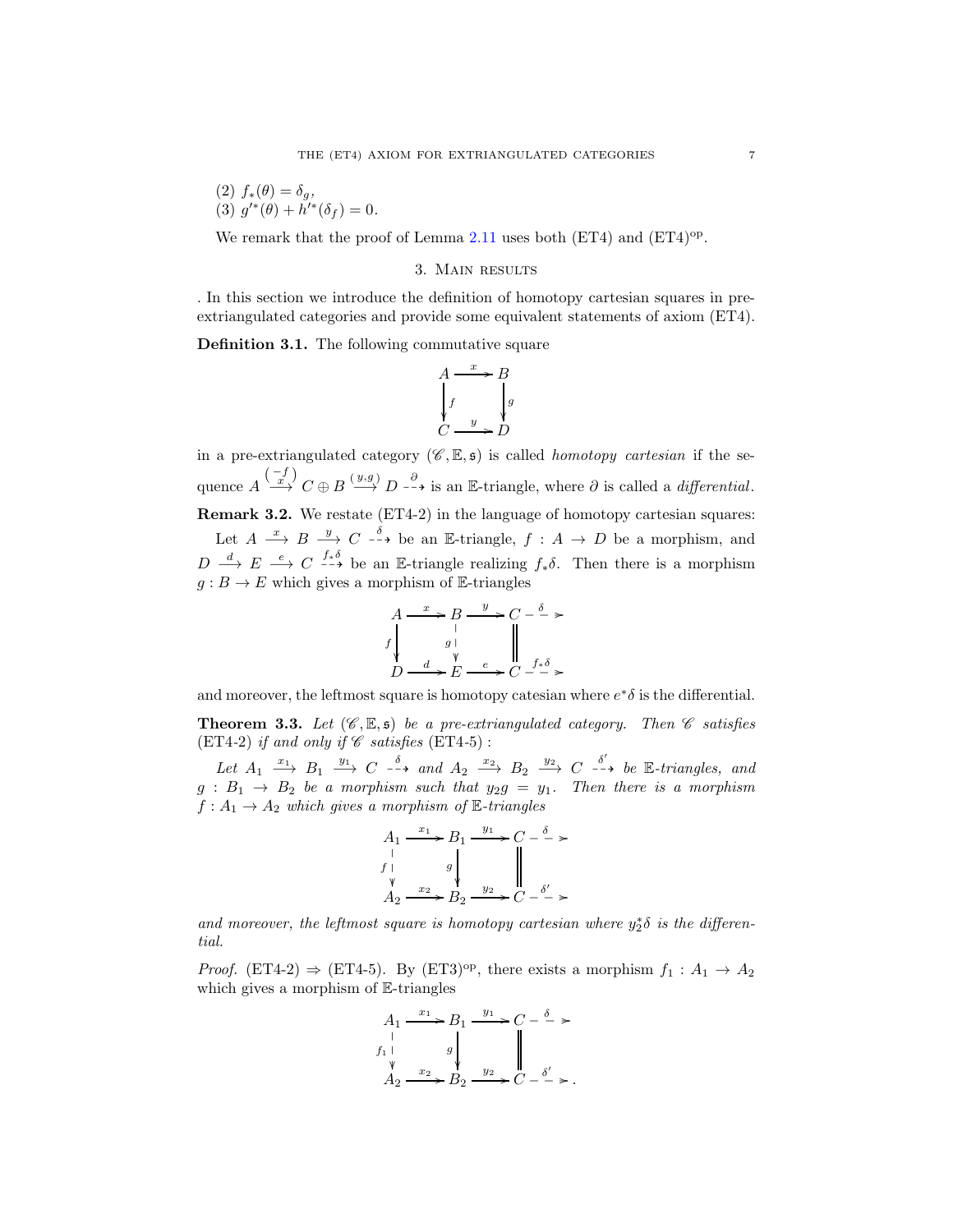By (ET4-2), there exists a morphism  $g_1 : B_1 \rightarrow B_2$  which gives a morphism of E-triangles

$$
A_1 \xrightarrow{x_1} B_1 \xrightarrow{y_1} C - \xrightarrow{\delta} >
$$
  
\n
$$
f_1 \downarrow \xrightarrow{g_1} g_1 \downarrow \qquad \qquad \parallel
$$
  
\n
$$
A_2 \xrightarrow{x_2} B_2 \xrightarrow{y_2} C - \xrightarrow{\delta'} >
$$

and moreover, the leftmost square is a homotopy cartesian where  $y_2^* \delta$  is the differential. In this case, we have an E-triangle  $A_1 \xrightarrow{\binom{-f_1}{x_1}}$  $\stackrel{-f_1}{\longrightarrow}$   $A_2 \oplus B_1 \stackrel{(x_2,g_1)}{\longrightarrow} B_2 \stackrel{y_2^* \delta}{\longrightarrow}$ Since  $y_2(g - g_1) = 0$ , by Lemma [2.4](#page-4-0) there is a morphism  $m : B_1 \to A_2$  such that  $g-g_1 = x_2m$ . Set  $f = f_1+mx_1$ , then  $x_2f = x_2f_1+x_2mx_1 = g_1x_1+(g-g_1)x_1 = gx_1$ . The following commutative diagram

$$
A_1 \xrightarrow{\binom{-f_1}{x_1}} A_2 \oplus B_1^{(x_2,g_1)} B_2
$$
  

$$
\downarrow \qquad \qquad A_1 \xrightarrow{\binom{-f}{x_1}} A_2 \oplus B_1^{(x_2,g_1)} B_2
$$
  

$$
A_1 \xrightarrow{\binom{-f}{x_1}} A_2 \oplus B_1 \xrightarrow{\binom{x_2,g}{x_2}} B_2
$$

implies that  $A_1$  $\begin{pmatrix} -f \\ x_1 \end{pmatrix}$  $\begin{array}{c}\n\stackrel{-1}{\longrightarrow}\n\stackrel{1}{\longrightarrow}\nA_2 \oplus B_1 \stackrel{(x_2,g)}{\longrightarrow}\nB_2 \stackrel{y_2^*\delta}{\longrightarrow} \text{is an E-triangle. Note that } (mx_1)_*\delta = 0\n\end{array}$ by Lemma [2.5.](#page-4-1) Thus  $f_*\delta = (f_1)_*\delta + (mx_1)_*\delta = (f_1)_*\delta = \delta'$  and (ET4-5) holds.

 $(ET4-5) \Rightarrow (ET4-2)$ . Since  $(f, id_C) : \delta \rightarrow f_* \delta$  is a morphism of E-extensions, there exists a morphism  $g' : B \to E$  which makes the diagram below commutative.

$$
A \xrightarrow{x} B \xrightarrow{y} C - \xrightarrow{\delta} \ast
$$
  

$$
f \downarrow g' \downarrow \qquad g' \downarrow
$$
  

$$
D \xrightarrow{d} E \xrightarrow{e} C - \xrightarrow{f_* \delta} \ast
$$

By (ET4-5), there exists a morphism  $f' : A \rightarrow D$  which gives a morphism of E-triangles

$$
A \xrightarrow{f} B \xrightarrow{g} C - \xrightarrow{\delta} \rightarrow
$$
  

$$
f' \downarrow \qquad g' \downarrow \qquad \qquad \downarrow
$$
  

$$
D \xrightarrow{d} E \xrightarrow{e} C - \xrightarrow{f_* \delta} \rightarrow
$$

and moreover, the leftmost square is homotopy cartesian where  $e^*\delta$  is a differential. Since  $f'_*\delta = f_*\delta$ , that is,  $(f - f')_*\delta = 0$ , there exists a morphism  $m : B \to D$ such that  $f - f' = mx$  by Lemma [2.5.](#page-4-1) Set  $g = g' + dm$ , then  $gx = g'x + dmx =$  $df' + d(f - f') = df$  and  $eg = e(g' + dm) = y + edm = y$ . The following commutative diagram

$$
A \xrightarrow{\begin{pmatrix} -f' \\ x \end{pmatrix}} D \oplus B \xrightarrow{\begin{pmatrix} d,g' \\ g \end{pmatrix}} E
$$
  

$$
A \xrightarrow{\begin{pmatrix} -f \\ x \end{pmatrix}} D \oplus B \xrightarrow{\begin{pmatrix} 1-m \\ 0 \end{pmatrix}} E
$$

implies that  $A \stackrel{(-f)}{\longrightarrow} D \oplus B \stackrel{(d,g)}{\longrightarrow} E \stackrel{e^*\delta}{\longrightarrow}$  is an E-triangle. Therefore, (ET4-2)  $\Box$ holds.  $\Box$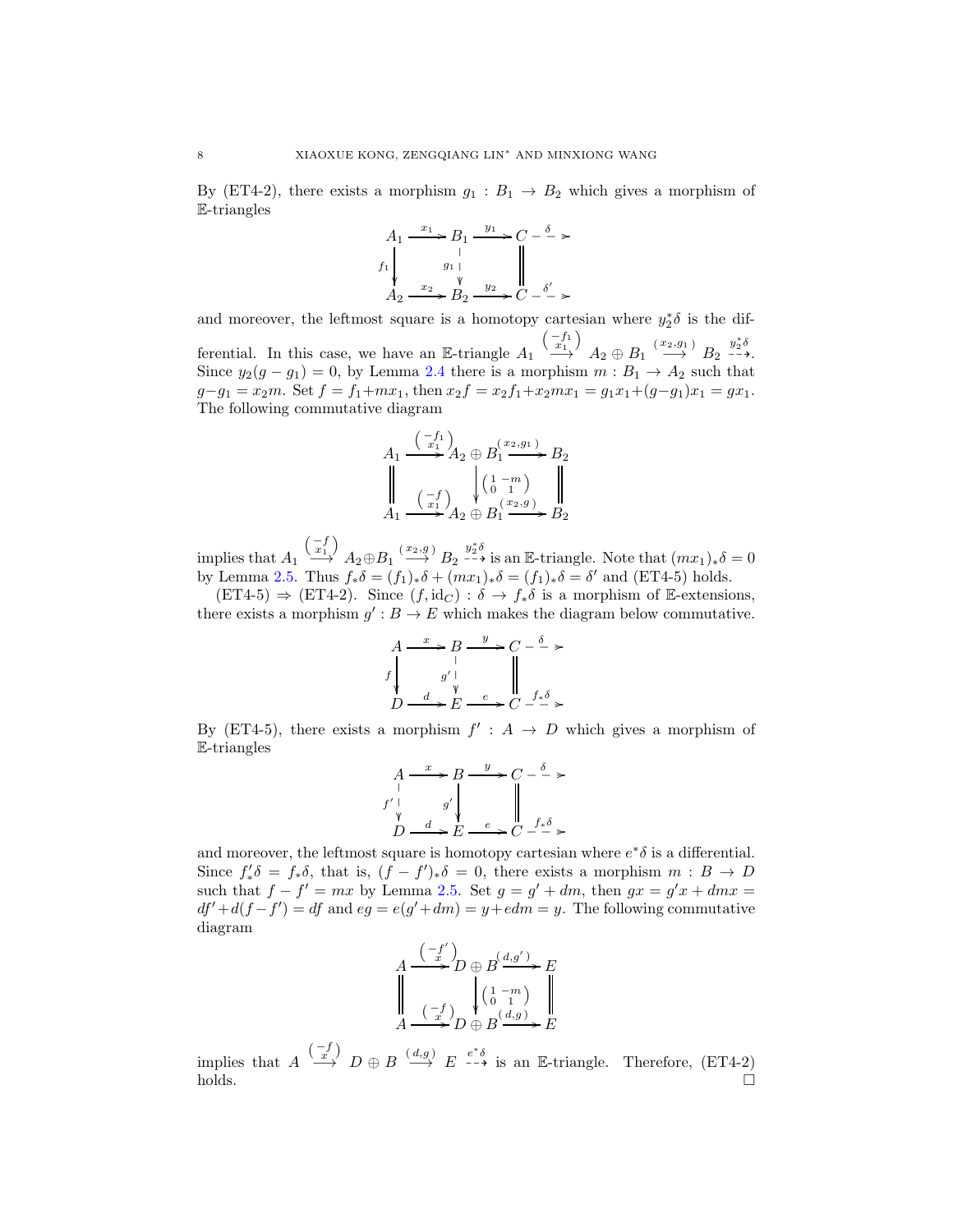<span id="page-8-0"></span>**Theorem 3.4.** Let  $(\mathscr{C}, \mathbb{E}, \mathfrak{s})$  be a pre-extriangulated category. Then  $(ET4-1)$ ,  $(ET4-1)$ 2) and (ET4-5) are equivalent and self-dual.

Proof. Since (ET4-2) is equivalent to (ET4-5) by Theorem [3.3,](#page-6-0) and (ET4-1) implying (ET4-2) follows from Lemma [2.9,](#page-4-2) by duality it remains to show that (ET4-2) implying  $(ET4-1)$ <sup>op</sup>.

Suppose there is a diagram

$$
A \xrightarrow{x} B \xrightarrow{y} C - \frac{\delta_1}{\epsilon} >
$$
\n
$$
D
$$
\n
$$
\downarrow g
$$
\n
$$
E
$$
\n
$$
|\delta_2
$$
\n
$$
\downarrow g
$$

whose row and column are E-triangles. By (ET4-2), there exists a morphism  $m_2$ :  $B \to M$  such that the following diagram

✤

$$
A \xrightarrow{x} B \xrightarrow{y} C \xrightarrow{\delta_1} \ast
$$
  
\n
$$
f \downarrow m_2 \downarrow \qquad \qquad \parallel
$$
  
\n
$$
D \xrightarrow{m_1} M \xrightarrow{e_1} C \xrightarrow{f_* \delta_1} \ast
$$

is commutative and  $A \stackrel{(-f)}{\longrightarrow} D \oplus B \stackrel{(m_1,m_2)}{\longrightarrow} M \stackrel{e_1^*\delta_1}{\longrightarrow}$  is an E-triangle. By (ET4-2) again, there exists a morphism  $m'_1: D \to M'$  such that the following diagram

$$
\begin{array}{ccc}\nA & \xrightarrow{f} & D & \xrightarrow{g} & E & \xrightarrow{\delta_2} & \ast \\
x & & & & \downarrow & & \downarrow & \\
B & \xrightarrow{m'_2} & M' & \xrightarrow{e'_2} & E & \xrightarrow{x*\delta_2} & \ast \\
\end{array}
$$

commutes and A  $\begin{pmatrix} -x \\ f \end{pmatrix}$  $\stackrel{(m')}{\longrightarrow} B \oplus D \stackrel{(m'_2,m'_1)}{\longrightarrow} M' \stackrel{e'^*_2 \delta_2}{\dashrightarrow}$  is an E-triangle. By (ET3) and Lemma [2.6,](#page-4-3) there is an isomorphism  $c: M' \to M$  such that the following diagram

$$
A \xrightarrow{\left(\begin{array}{c} -f \\ x \end{array}\right)} D \oplus B \xrightarrow{\left(\begin{array}{c} m_1',m_2' \\ \end{array}\right)} M' \xrightarrow{e_2' \delta_2} \times \\ \begin{array}{c} | \\ \hline | \\ A \end{array} \xrightarrow{\left(\begin{array}{c} -x \\ f \end{array}\right)} \begin{array}{c} | \\ \hline | \\ B \oplus D \end{array}\right)} \begin{array}{c} 0 & -1 \\ \hline \end{array} \xrightarrow{\left(\begin{array}{c} 0 & -1 \\ \end{array}\right)} \begin{array}{c} e \\ \hline \end{array}\right)} \begin{array}{c} e^*_{1} \delta_1 \\ \hline \end{array} \times A \xrightarrow{\left(\begin{array}{c} -x \\ f \end{array}\right)} B \oplus D \xrightarrow{\left(\begin{array}{c} m_2, m_1 \\ \end{array}\right)} M \xrightarrow{\left(\begin{array}{c} e^*_{1} \delta_1 \\ \end{array}\right)} \times
$$

is commutative and  $c^*(e_1^*\delta_1) = e_2'^*\delta_2$ . Set  $e_2 = -e_2'c^{-1}$ , then  $e_1^*\delta_1 + e_2^*\delta_2 = 0$  and we obtain a commutative diagram

$$
B \xrightarrow{m_2} M \xrightarrow{e_2} E
$$
  

$$
\downarrow \sim
$$
  

$$
B \xrightarrow{m'_2} M' \xrightarrow{e'_2} E.
$$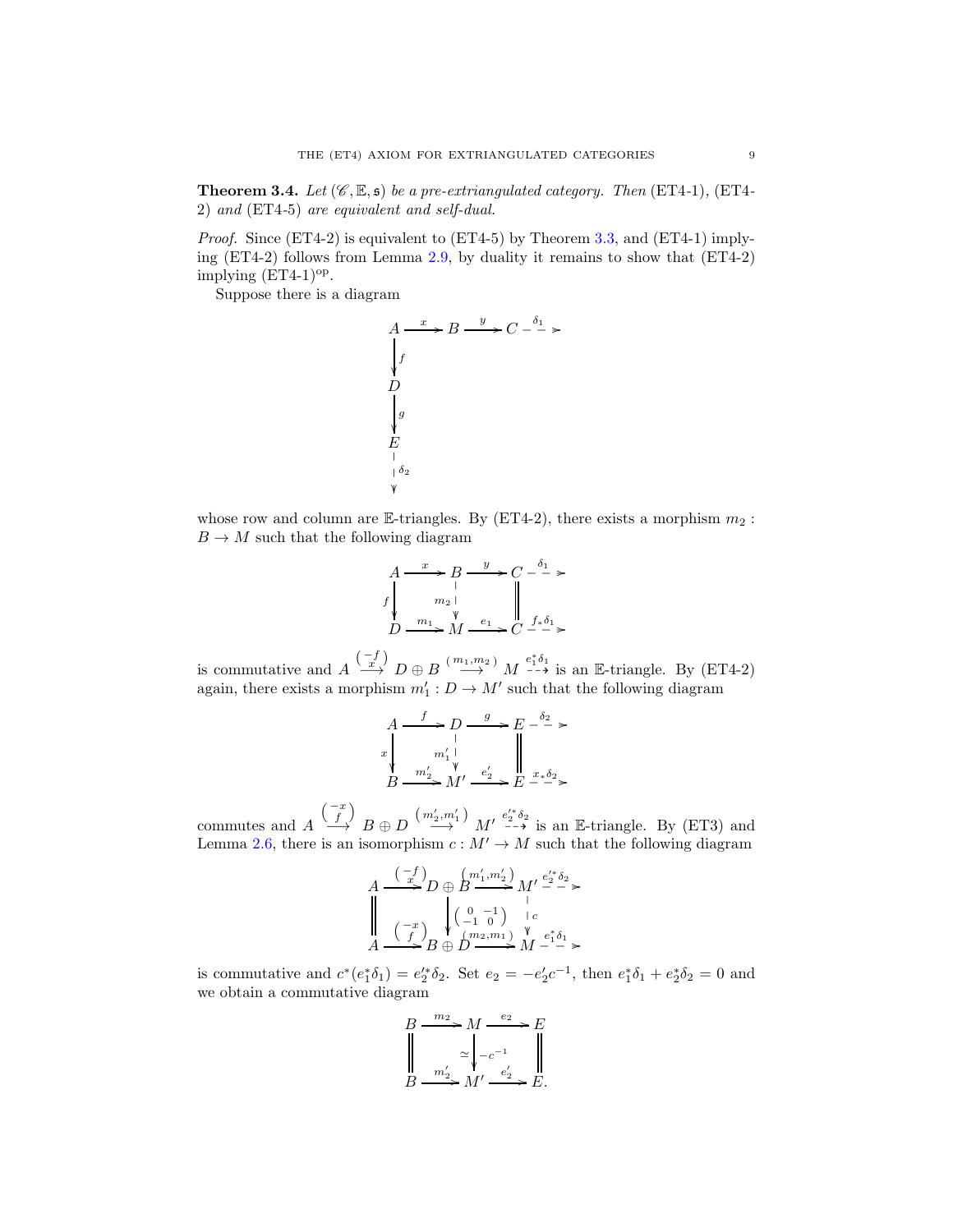Since  $e_2m_1 = -e'_2c^{-1}m_1 = e'_2m'_1 = g$ , we have the following commutative diagram



whose second row and second column are  $E$ -triangles. Therefore,  $(ET4-1)^{op}$  holds.  $\Box$ 

Let  $(\mathscr{C}, \mathbb{E}, \mathfrak{s})$  be a pre-extriangulated category. Consider the following conditions: (ET0) Let  $f : A \to B$  and  $g : B \to C$  be morphisms in  $\mathscr{C}$ . If both f and g are inflations, then so is  $gf$ .

 $(ET0)^{op}$  Let  $f : A \rightarrow B$  and  $g : B \rightarrow C$  be morphisms in  $\mathscr{C}$ . If both f and g are deflations, then so is  $gf$ .

<span id="page-9-0"></span>**Theorem 3.5.** Let  $(\mathscr{C}, \mathbb{E}, \mathfrak{s})$  be a pre-extriangulated category. Then the following statements are equivalent :

- (a)  $\mathscr C$  satisfies (ET4).
- (b)  $\mathscr C$  satisfies (ET4-1) and (ET0).
- (c)  $\mathscr C$  satisfies (ET4-2) and (ET0).
- (d)  $\mathscr C$  satisfies (ET4-3) and (ET0).
- (e)  $\mathscr C$  satisfies (ET4-5) and (ET0).

*Proof.* By Theorem [3.4,](#page-8-0) we have (b) $\Leftrightarrow$  (c)  $\Leftrightarrow$  (e). By Lemma [2.8,](#page-4-4) we have (a) implying (b). Thus we only need to show that (e) implying (d) and (d) implying (a).

 $(e) \Rightarrow (d)$ . We will show that (ET4-5) implying (ET4-3). The proof is an analogue of [\[3,](#page-12-6) 3.5]; see also [\[1,](#page-12-7) Lemma 4.2]. Assume that  $A \xrightarrow{f} B \xrightarrow{f'} D \xrightarrow{\delta}$ ,  $B \xrightarrow{g} C \xrightarrow{g'} F \xrightarrow{\delta'}$  and  $A \xrightarrow{h} C \xrightarrow{h'} E \xrightarrow{\delta''}$  be E-triangles satisfying  $h = gf$ . Note that (ET4-5) is equivalent to  $(ET4-5)^{op}$  by Theorem [3.4.](#page-8-0) Thus there is a morphism  $d: D \to E$  such that the following diagram

$$
A \xrightarrow{f} B \xrightarrow{f'} D - \xrightarrow{\delta} >
$$
  
\n
$$
\downarrow^{g} \qquad \downarrow^{g} \qquad \downarrow^{h'}>
$$
  
\n
$$
A \xrightarrow{h} C \xrightarrow{h'} E \xrightarrow{\delta''}
$$

is a morphism of E-triangles and the middle square is homotopy cartesian where  $f_*\delta''$  is the differential. Thus  $d^*\delta'' = \delta$  and B  $(-f)$  $\binom{f'}{g}$  $\stackrel{-f}{\longrightarrow} D \oplus C \stackrel{(d,h')}{\longrightarrow} E \stackrel{f_*\delta''}{\longrightarrow}$  is an E-triangle. By  $(ET4-5)^{op}$  again there is a morphism  $e : E \to F$  such that the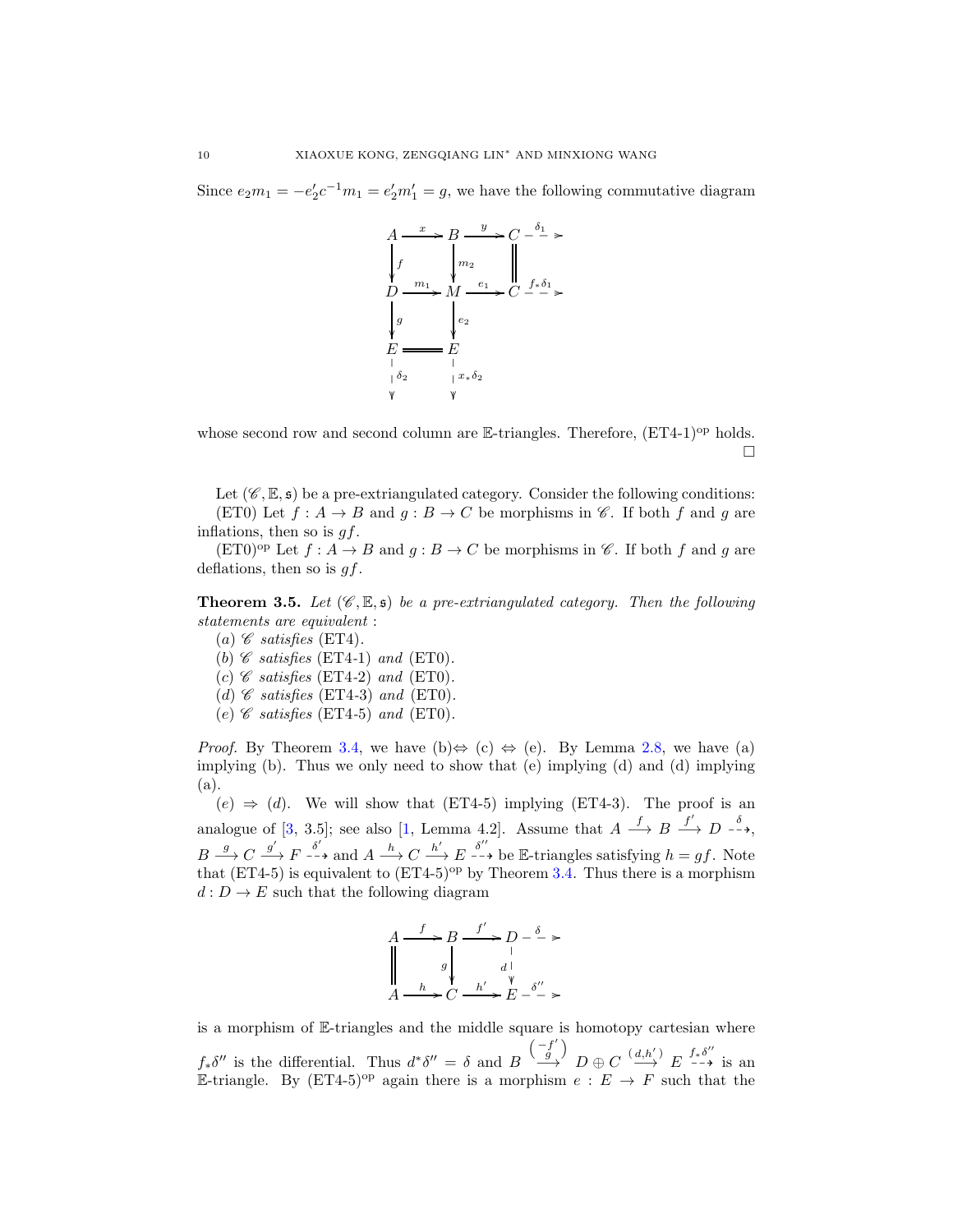following diagram

$$
B \xrightarrow{(-f') \atop g} D \oplus C \xrightarrow{d, h' \atop g} E \xrightarrow{f * \delta'' \atop g} E \xrightarrow{g \atop g} \xrightarrow{g' \atop g} F \xrightarrow{\delta' \atop g} F.
$$

is a morphism of E-triangles and the middle square is homotopy cartesian where  $\left( \begin{array}{c} -f' \\ g \end{array} \right)$  $\left(\begin{array}{c} f' \\ g' \end{array}\right)_* \delta'$  is the differential. Thus  $e^* \delta' = f_* \delta''$  and

$$
D \oplus C \stackrel{\begin{pmatrix} -d & -h' \\ 0 & 1 \end{pmatrix}}{\longrightarrow} E \oplus C \stackrel{(e,g')}{\longrightarrow} F \stackrel{\begin{pmatrix} -f' \\ g \end{pmatrix}}{\longrightarrow} \stackrel{\delta'}{\longleftarrow}
$$

is an E-triangle. Note that we have the following morphisms of E-triangles.

$$
D \oplus C \xrightarrow{d-h'} E \oplus C \xrightarrow{(e,g')} F \xrightarrow{f'} \xrightarrow{s'}
$$
  
\n
$$
D \oplus C \xrightarrow{(d,0)} E \oplus C \xrightarrow{(e,0)} F \xrightarrow{g'} \xrightarrow{s'}
$$
  
\n
$$
\downarrow (1,0)
$$
  
\n
$$
B \xrightarrow{d} E \xrightarrow{(1,0)} F \xrightarrow{g'} F \xrightarrow{s'}
$$
  
\n
$$
\downarrow (1,0)
$$
  
\n
$$
\downarrow F \xrightarrow{g'} \xrightarrow{s'}
$$
  
\n
$$
F \xrightarrow{f} \xrightarrow{g} F \xrightarrow{g} \xrightarrow{s'}
$$

Since  $(-1,0)_*$  $\left( -f^{\prime }\right)$ g  $\setminus$ ∗  $\delta' = f'_* \delta'$ , we have the following commutative diagram

$$
A \xrightarrow{f} B \xrightarrow{f'} D - \xrightarrow{\delta} \rightarrow
$$
  
\n
$$
A \xrightarrow{h} C \xrightarrow{h'} E \xrightarrow{S''} \rightarrow
$$
  
\n
$$
\downarrow g' \qquad \downarrow e
$$
  
\n
$$
\downarrow g' \qquad \downarrow e
$$
  
\n
$$
\downarrow F \xrightarrow{f'} F \qquad \downarrow f'_{*} \delta'
$$
  
\n
$$
\uparrow g' \qquad \downarrow f'_{*} \delta'
$$

such that the third column is an E-triangle,  $d^*\delta'' = \delta$  and  $e^*\delta' = f_*\delta''$ .

 $(d) \Rightarrow (a)$ . Let  $A \xrightarrow{f} B \xrightarrow{f'} D \xrightarrow{\delta_f} A$  and  $B \xrightarrow{g} C \xrightarrow{g'} F \xrightarrow{\delta_g} b$  be two E-triangles. By (ET0),  $h = gf : A \to C$  is an inflation. Assume that  $A \xrightarrow{h} C \xrightarrow{h_0} E_0 \xrightarrow{h_1}$  is an E-triangle. By (ET4-3), there are morphisms  $d_0: D \to E_0$  and  $e_0: E_0 \to F$  such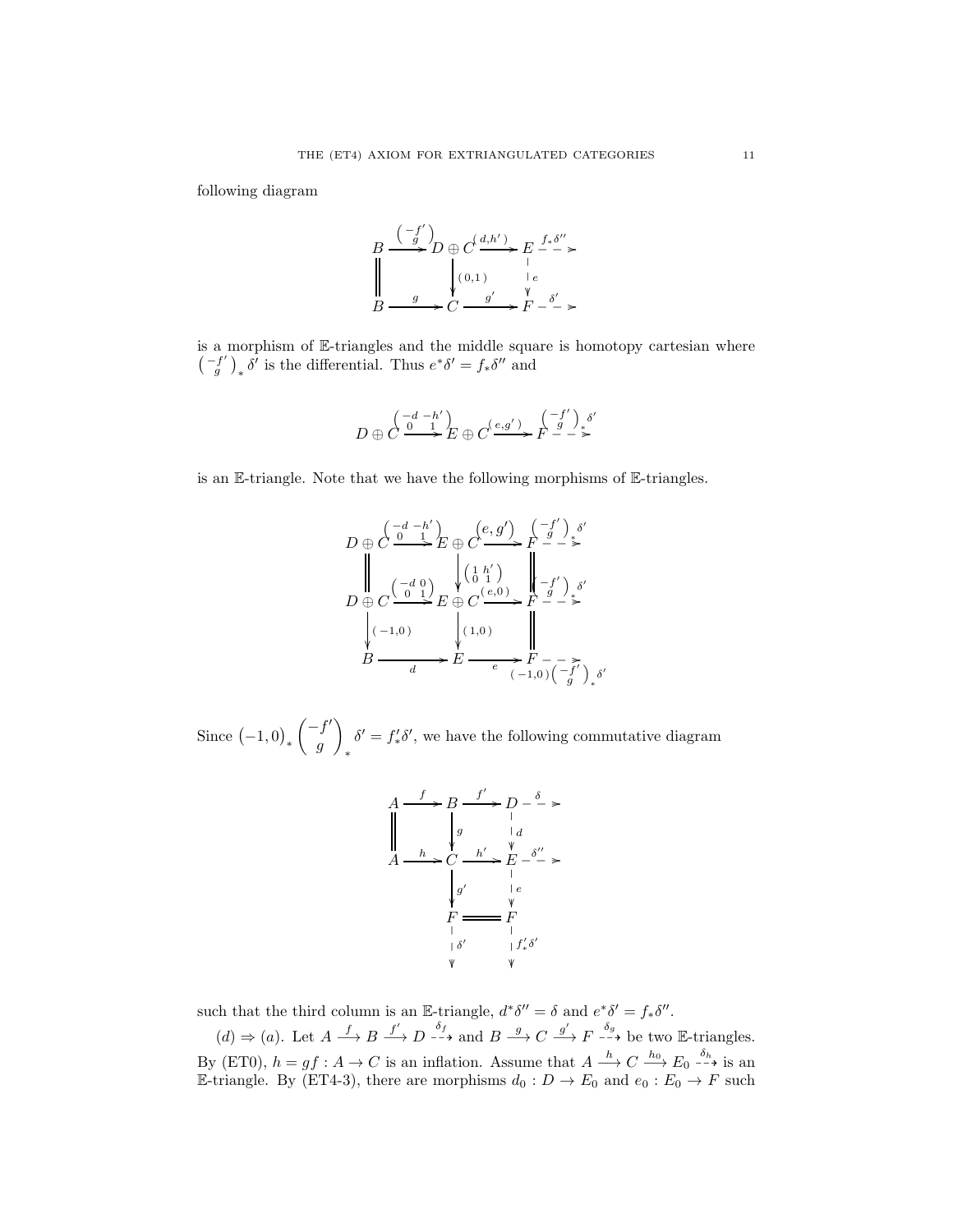that the following diagram



is commutative and the third column is an E-triangle,  $d_0^*(\delta_h) = \delta_f$  and  $f_*\delta_h =$  $e_0^*$  $(\delta_g)$ . Therefore, (ET4) holds.

<span id="page-11-0"></span>**Lemma 3.6.** Let  $(\mathscr{C}, \mathbb{E}, \mathfrak{s})$  be a pre-extriangulated category. If  $\mathscr{C}$  satisfies (ET4-4), then  $\mathscr C$  satisfies (ET4-5).

Proof. Suppose we have the following commutative diagram

$$
A_1 \xrightarrow{x_1} B_1 \xrightarrow{y_1} C - \xrightarrow{\delta} \succ
$$

$$
\downarrow g \qquad \qquad \downarrow g
$$

$$
A_2 \xrightarrow{x_2} B_2 \xrightarrow{y_2} C - \xrightarrow{\delta'} \succ
$$

whose rows are E-triangles. Consider the following commutative diagram

$$
A_2 \oplus B_1 \xrightarrow{\begin{pmatrix} x_2 & 0 \\ 0 & 1 \end{pmatrix}} B_2 \oplus B_1 \xrightarrow{\begin{pmatrix} y_2, 0 \\ 1 \end{pmatrix}} C \xrightarrow{\delta' \oplus 0} A_2 \oplus B_1 \xrightarrow{\begin{pmatrix} x_2 & g \\ 0 & 1 \end{pmatrix}} B_2 \oplus B_1 \xrightarrow{\begin{pmatrix} 1 & g \\ 0 & 1 \end{pmatrix}} C \xrightarrow{-\begin{pmatrix} s' \oplus 0 \\ -1 \end{pmatrix}}.
$$

Since the first row is an  $\mathbb{E}\text{-triangle}$ , the second row is also an  $\mathbb{E}\text{-triangle}$  by Lemma [2.7.](#page-4-5)

By (ET4-4), we have the following commutative diagram

A<sup>1</sup> −f x1 ✤ <sup>x</sup><sup>1</sup> /B<sup>1</sup> <sup>y</sup><sup>1</sup> / ( 0 1 ) C δ ❴❴❴ / A<sup>2</sup> ⊕ B<sup>1</sup> ( x2,g ) ✤ ( x2 g 0 1 ) /B<sup>2</sup> <sup>⊕</sup> <sup>B</sup><sup>1</sup> ( −y2,y<sup>1</sup> ) / ( 1,0 ) C −(δ ′⊕0) ❴❴❴ / B<sup>2</sup> δ ′′ ✤ B<sup>2</sup> 0 ✤

such that the first column is an E-triangle,  $\left(\begin{smallmatrix} -f \\ x_1 \end{smallmatrix}\right)_* \delta = -(\delta' \oplus 0), x_{1*} \delta'' = 0$  and  $(1,0)^* \delta'' + (-y_2, y_1)^* \delta = 0$ . We have

$$
\delta'' = ((1,0) \left(\begin{smallmatrix}1\\0\end{smallmatrix}\right))^* \delta'' = \left(\begin{smallmatrix}1\\0\end{smallmatrix}\right)^* (1,0)^* \delta'' = \left(\begin{smallmatrix}1\\0\end{smallmatrix}\right)^* (y_2,-y_1)^* \delta = ((y_2,-y_1) \left(\begin{smallmatrix}1\\0\end{smallmatrix}\right))^* \delta = y_2^* \delta.
$$